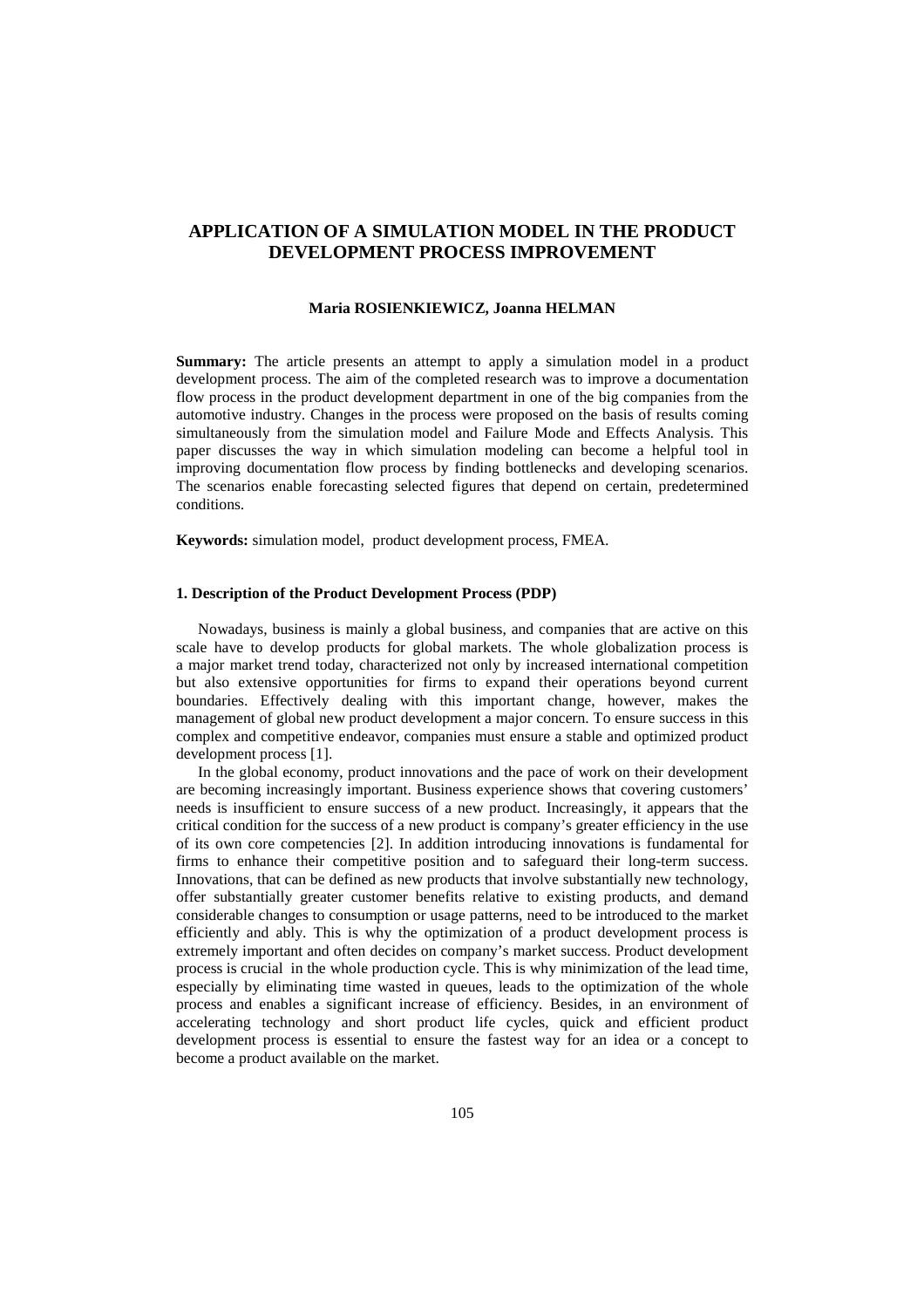Product development process can be defined in many ways. From an engineering point of view the product development (PDP) process begins with technical and econo assumptions, includes all the phases of the product's development, its exploitation, service, structure and modifications and it ends with a product's repair and recycling.

In order to improve a product development process in one of the big companies from the automotive industry several actions were taken. At first the existing product development process was analyzed and the documentation flow process was researched. Secondly empirical data from a part of the process was collected. 226 documents coming from thirteen months were analyzed [3]. Monthly average of approved documents is 134 and weekly average is 30.10. The process is quite simple. A constructor begins a product development process. Then each document is checked and approved on four levels control, called A and B (level 1), C and D (level 2), E (level 3) and F (level 4) (Fig. 1). . Monthly average of approved documents is 134 ss is quite simple. A constructor begins a product nent is checked and approved on four levels of



Fig. 1. A part of a product development process (PDP)

There are nearly 30 constructors in the office. After constructor finishes his work, he freezes the document with all necessary drawings and data attached. Subsequently, the information about frozen document is sent simultaneously to checkers' mailbox (A a and B Fig. 1. A part of a product development process (PDP)<br>There are nearly 30 constructors in the office. After constructor finishes his work, he<br>freezes the document with all necessary drawings and data attached. Subsequently responsible for checking both – A and B. According to the process all the documents are checked at the workplaces  $A, C, D, F$  and only some of them (about 40%) are checked at the workplace B. At the third (level E) less than 8% of all documents) is checked. From each of the levels the document can be returned to the constructor. If a document is approved at all levels, the process of design documentation development is finished.

#### **2. Failure Mode And Effect Analysis of the PDP**

Having analyzed 226 documents, average total time of developing one document was calculated. What need to be underlined is that presented total time includes not only working time, but also leisure time, weekends, holidays, etc. Nevertheless, a comparison of average total time and maximum real processing time presented in the Fig. 2. shows that the vast majority of the time an average document spends in queues waiting to be checked and approved. This is why real processing time takes only little part of the total time.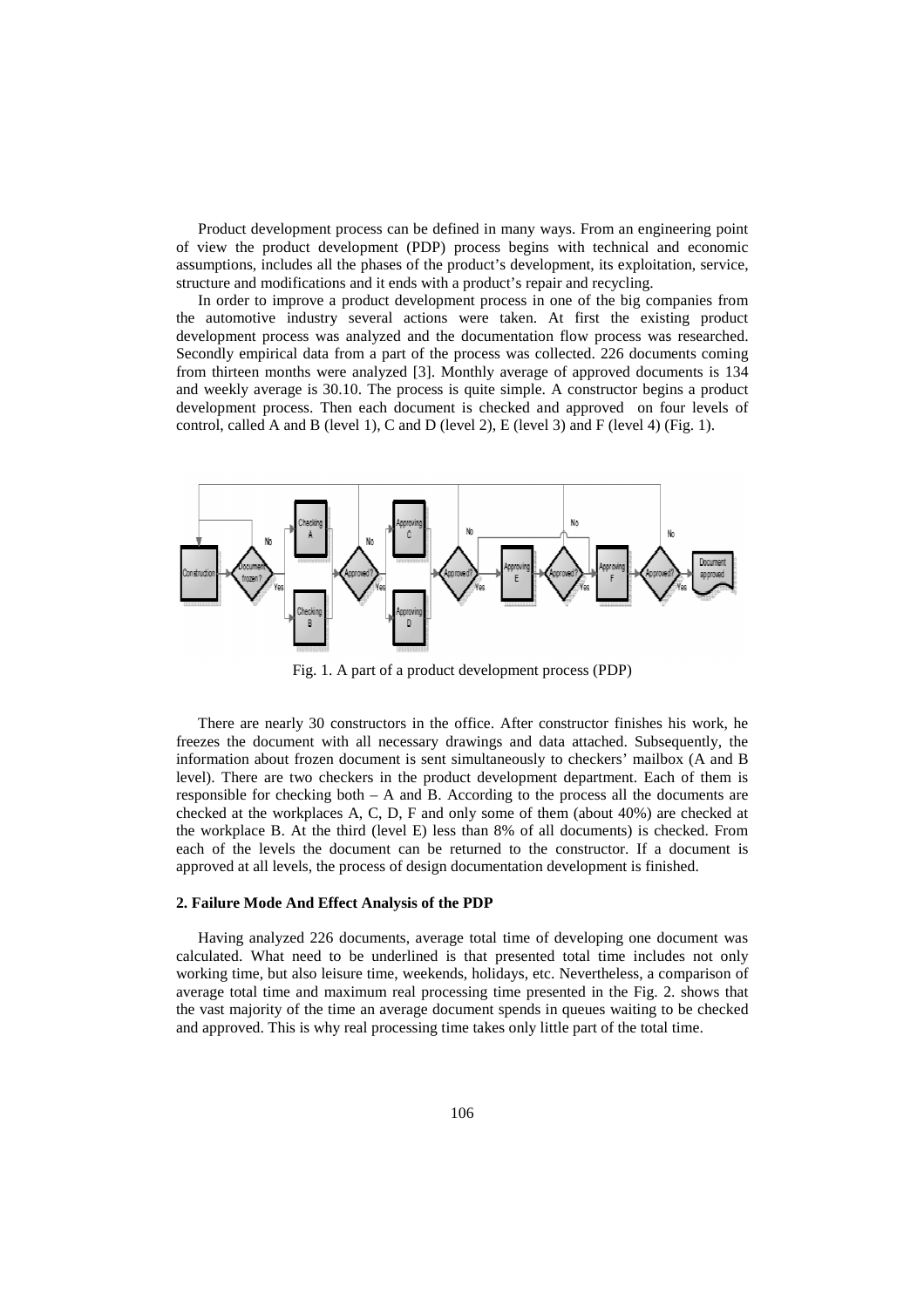

Fig. 2. The comparison of total time and real processing time at particular stages of the PDP

That situation shows clearly and directly that there is a lot of waste in the process, which according to all rules of the Lean Management and Lean Manufacturing methodology definitely should be eliminated. In order to find urgent problems that needed solving, Failure Mode and Effects Analysis was performed. The FMEA is a methodology that enables finding errors in a process and errors causes and therefore is the basis for further process improvement [4].

The aim of the FMEA analysis was to identify potential flaws based on past experience and to design solutions for problems having high risk priority number. The FMEA was carried out in seven-person team.

On the basis of process map a set of process flaws was pointed out. Having all the flaws written down, all significant effects and causes were indicated. Subsequently risk priority numbers (RPN) were calculated. Flaws burdened with the highest level of risk were chosen. They were:

- Undetected error in documentation at A and B level; potential cause: periodically reduced time for documentation checking and documentation backlog;  $RPN = 420$ ,
- Undetected error in documentation at A and B level; potential cause: poor ergonomics working conditions (lack of air conditioning, noise, etc.); RPN = 350,
- Incorrect technical documentation at the construction level, potential cause: inadequate planning and wrong time and resources management; RPN = 280,
- Documentation approved without verification at the C,D and E level; potential cause: hurry, time pressure, inadequate planning; RPN = 280,
- Incorrect technical documentation at the construction level, potential cause: lack of knowledge and experience; RPN = 240,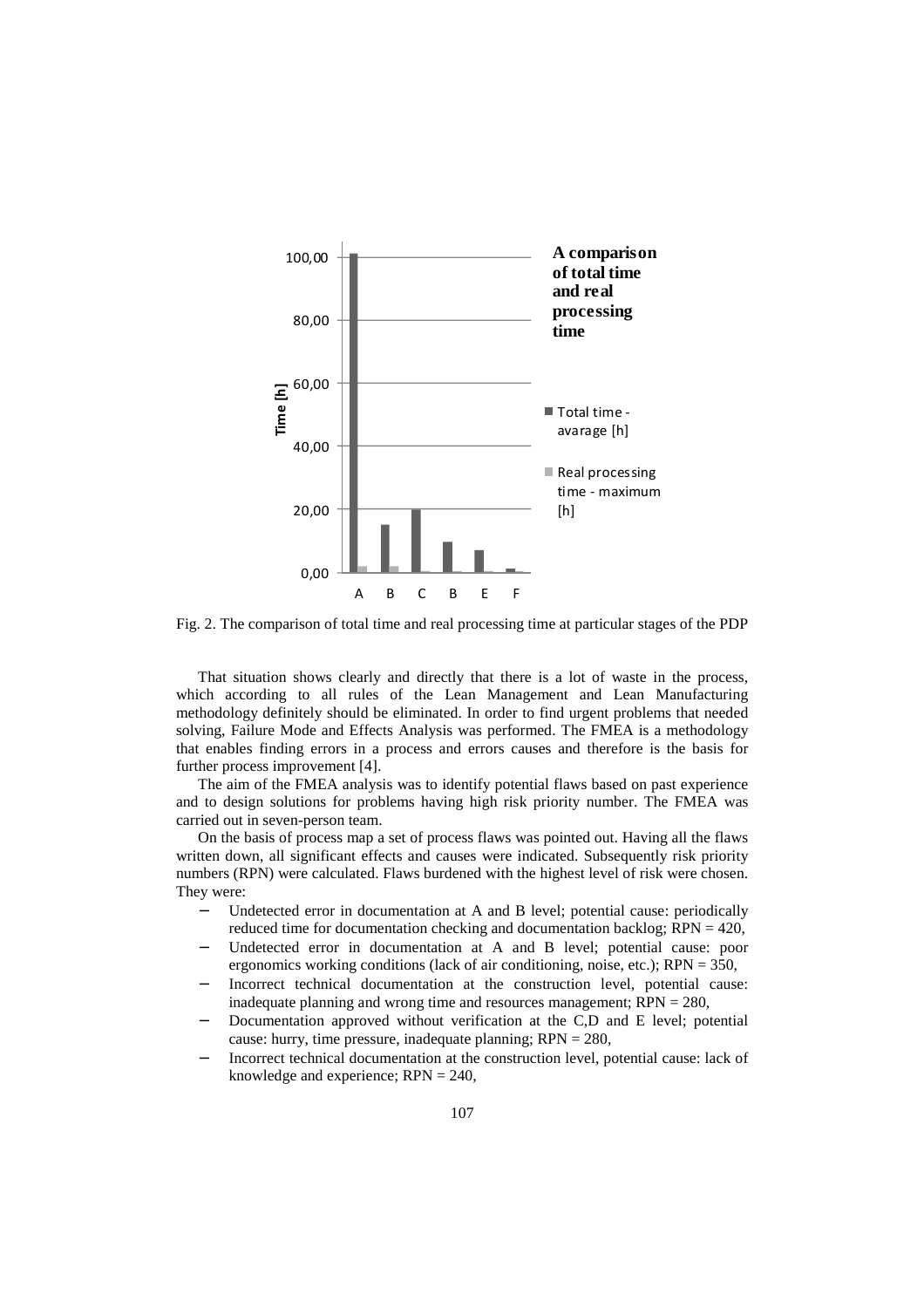- Setting wrong number at the construction level, potential cause: lack of constructor's motivation;  $RPN = 162$ ,
- Setting wrong number at the construction level, potential cause: the constructor has been misinformed:  $RPN = 126$ .

The final step of the FMEA was to determine the set of recommended actions, implementation of which would minimize the risk and enable the elimination of the process errors. Included in recommended actions were :

- − Awaken constructors the risk, which is caused by not introducing, even considered to be trivial, basic data, accounting of assigned tasks and drawing the consequences,
- Implementing a project management system,
- The introduction of the new work standard on which the new constructor or consultant will always work in a project with an experienced designer in the certain field,
- The introduction of the new work standard on which constructor will freeze a document always exactly a week before planned approval date,
- Insertion of partition walls,
- − Air conditioning installing,
- − Verification of lights location,
- Implementation of regulation, which would said that while having a telephone conference wearing headphones is mandatory,
- Use of the whiteboard, which would contain all the information concerning the weekly responsibilities and tasks of individual employees. Such a solution would eliminate duplication of responsibilities. Besides each employee would know on what work remained employees.

Having finished the FMEA and having analyzed empirical data, the concept of a simulation model was developed.

## **3. Simulation model of the PDP**

William E. Deming once said *All models are wrong. Some models are useful*, nevertheless it is important to do everything that is possible so that built models were less wrong and more useful [5].

The simulation model was built using Discrete Event modeling methodology. The software used to develop the model supports all the most common simulation methodologies in place today: System Dynamics, Process-centric (Discrete Event) and Agent Based modeling. The flexibility of the modeling language enables capturing the complexity and heterogeneity of business or manufacturing process to any desired level of detail. Graphical interface, tools, and library objects allow to model diverse areas such as manufacturing and logistics, business processes or human resources. The object-oriented model design paradigm supported by the software enables developing modular, hierarchical, and incremental construction of large models. Discrete Event modeling is fully supported by the software. It includes the Enterprise Library which allows creating basically any kind of discrete-event model. The Enterprise Library has default animations for every block but it also enables developing any necessary 2D or 3D animation of any complexity which could animate the modeled process and allow to manage model parameters in run-time. The Enterprise Library is designed to support Discrete Event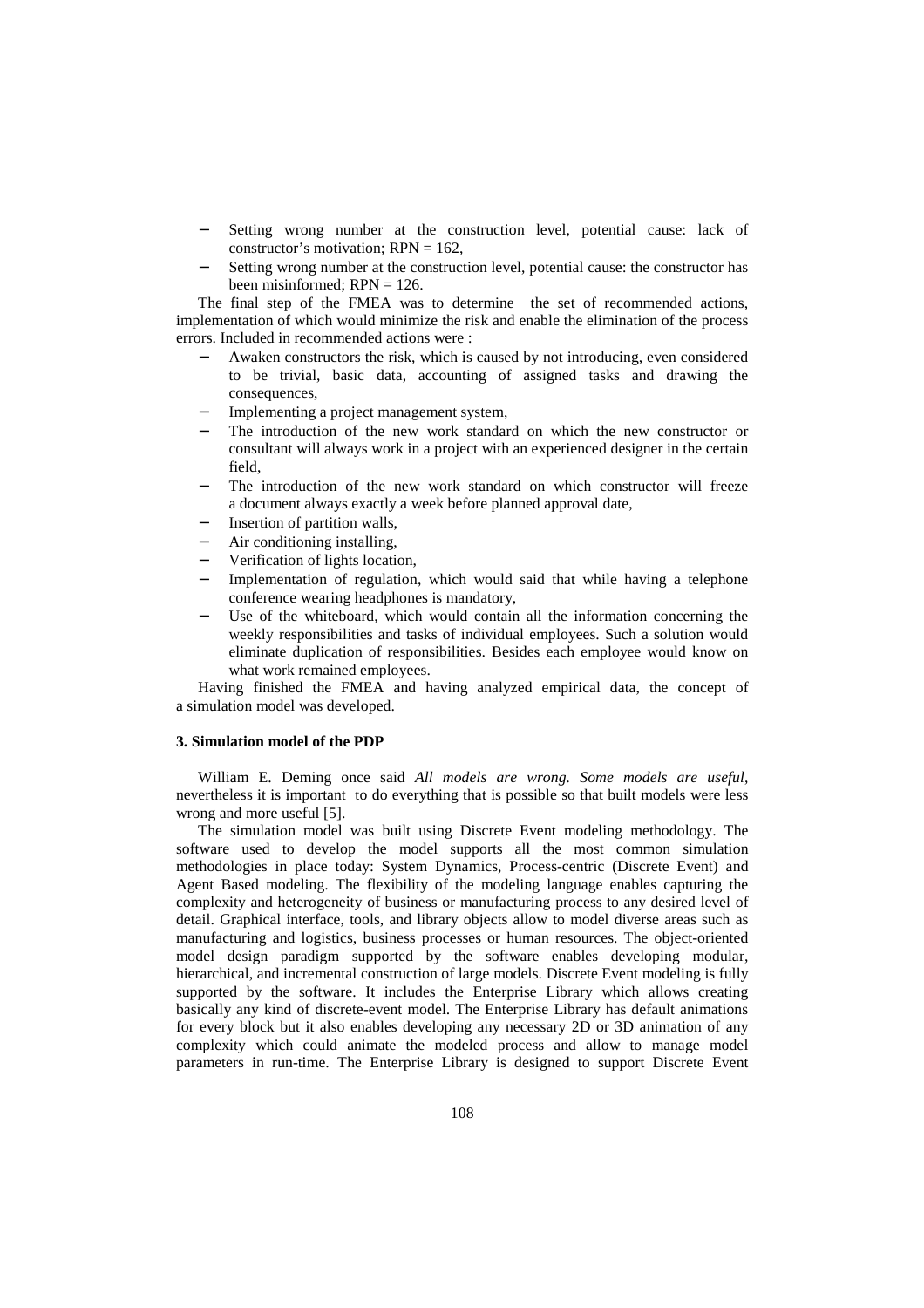simulation in manufacturing, supply chain, logistics and healthcare areas. Using the Enterprise Library objects real-world systems in terms of entities like transactions, customers, products, parts, vehicles or processes like sequences of operations typically involving queues, delays, resource utilization and resources can be modeled. The processes are specified in the form of flowcharts. The basic construction used to define process in Discrete Event modeling are process flowcharts. Statecharts are used mostly in Agent Based modeling to define agent behavior, but they are also often used in Discrete Event modeling. The language of the described software also includes: low level modeling constructions (variables, equations, parameters, events etc.), presentation shapes (lines, polylines, ovals etc.), analysis facilities (datasets, histograms, plots), connectivity tools, standard images, and experiments frameworks.

The construction of a simulation model of the part of the product development process consists mostly of some basic objects from the Enterprise Library, such as *ActiveObject* classes, *ResourcePool*, *Service*, *Source*, *Sink*. It also includes *sliders*, *ports* and *plots*. The duration of each operation is presented in the model as a triangular distribution. The model depends on the following variables: number of constructors <0,29>, number of checkers A and B <0,4>, number of approvers C <0,4>, number of approvers D <0,4 $>$ , number of approvers E <0,4>, number of approvers F <0,4 $>$  and arrival rate <0,12 $>$ . These variables can be controlled directly from the model presentation, whereas from the model itself, time distributions, queues capacities and duration of a simulation can be changed. The model includes also a simplified layout, where workplaces of constructors, checkers and approvers are shown. If a resource is busy it is illustrated by a red picture and if it is idle by a green one. The model presents also queues with accumulating documents. There are also many plots including those showing encumbrance of each workplace, cycle time, time in queues, processing time and delay time. What is more, model's presentation displays minimum, average and maximum cycle time [h], minimum, average and maximum processing time [h], average time in queues [h] and the difference between planned and real approving time. The model presents only working time.

After the simulation model was built, it had to be verified. The results from the verification process are shown at the Fig. 3.

Comparison of data from the model with actual data shows that the average number of documents approved per week calculated based on 10 simulations differs only by 4% from the actual number of documents approved per week in product development department. The monthly average number of approved documents calculated based on 10 simulations differs only by 3% from the actual data. Given results permit to state that the model correctly reproduces the documentation flow process.

Next step was to analyze how much time does an average document actually wait in queues and for how long is processed. Results of 10 simulations are shown at the Fig. 4. An average document spends 93.65% of the cycle time in queues, while processing time takes only 6.35%. The results clearly indicate that the process of documentation flow needs some improvements.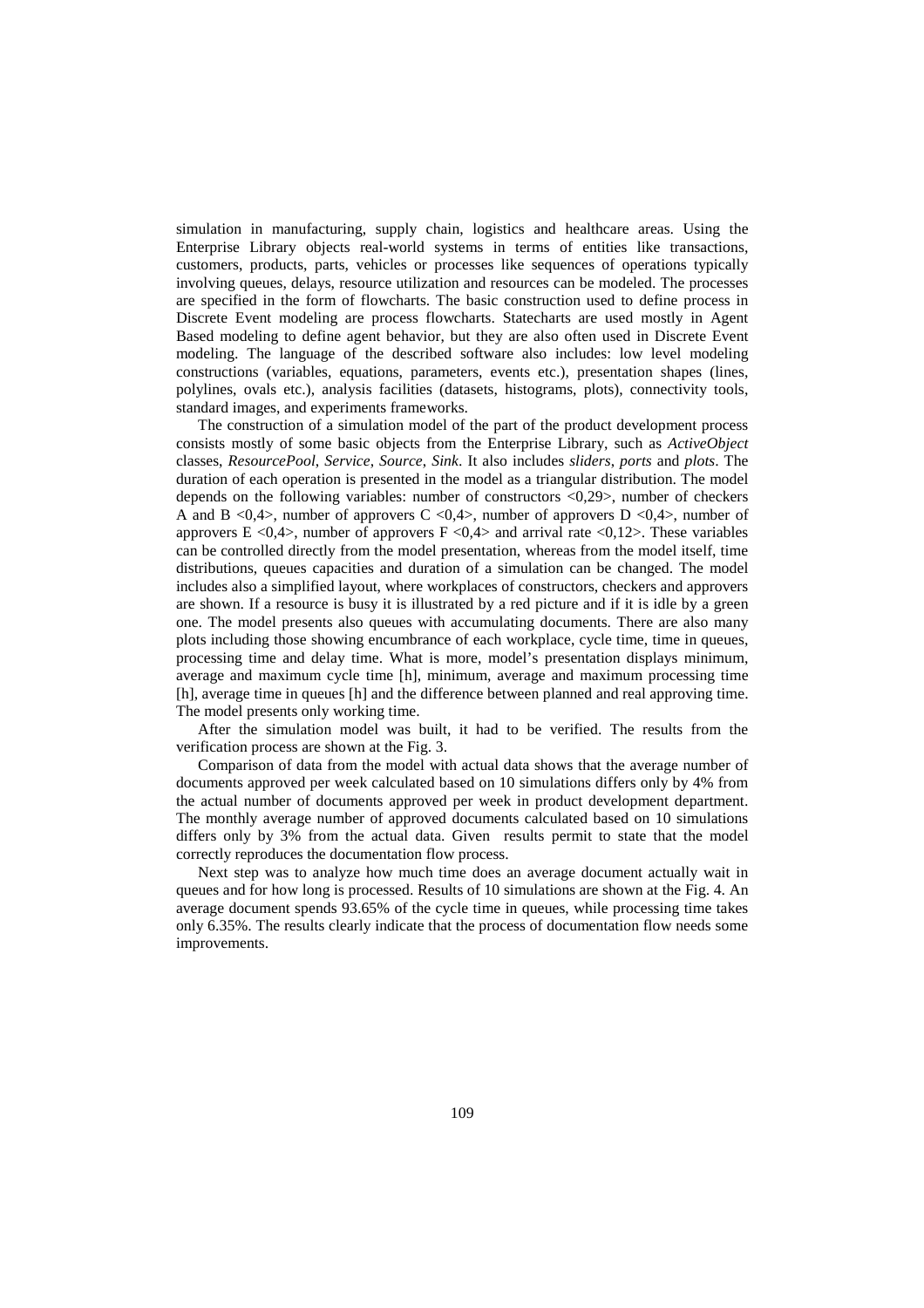

Fig. 3. A comparison of the weekly and monthly average of approved documents coming from the model and empirical data



Fig. 4. The share of time in queues and processing time in the cycle time

There are many different models of the PDP described in the literature. However the model analyzed in this paper resembles a Stage-Gate model, which is an example of the integrated approach of the new product development process modeling. Stage-Gate model, also called as a Phase–Gate process, is a project management technique in which an initiative or project (e.g.: new product development, process improvement, business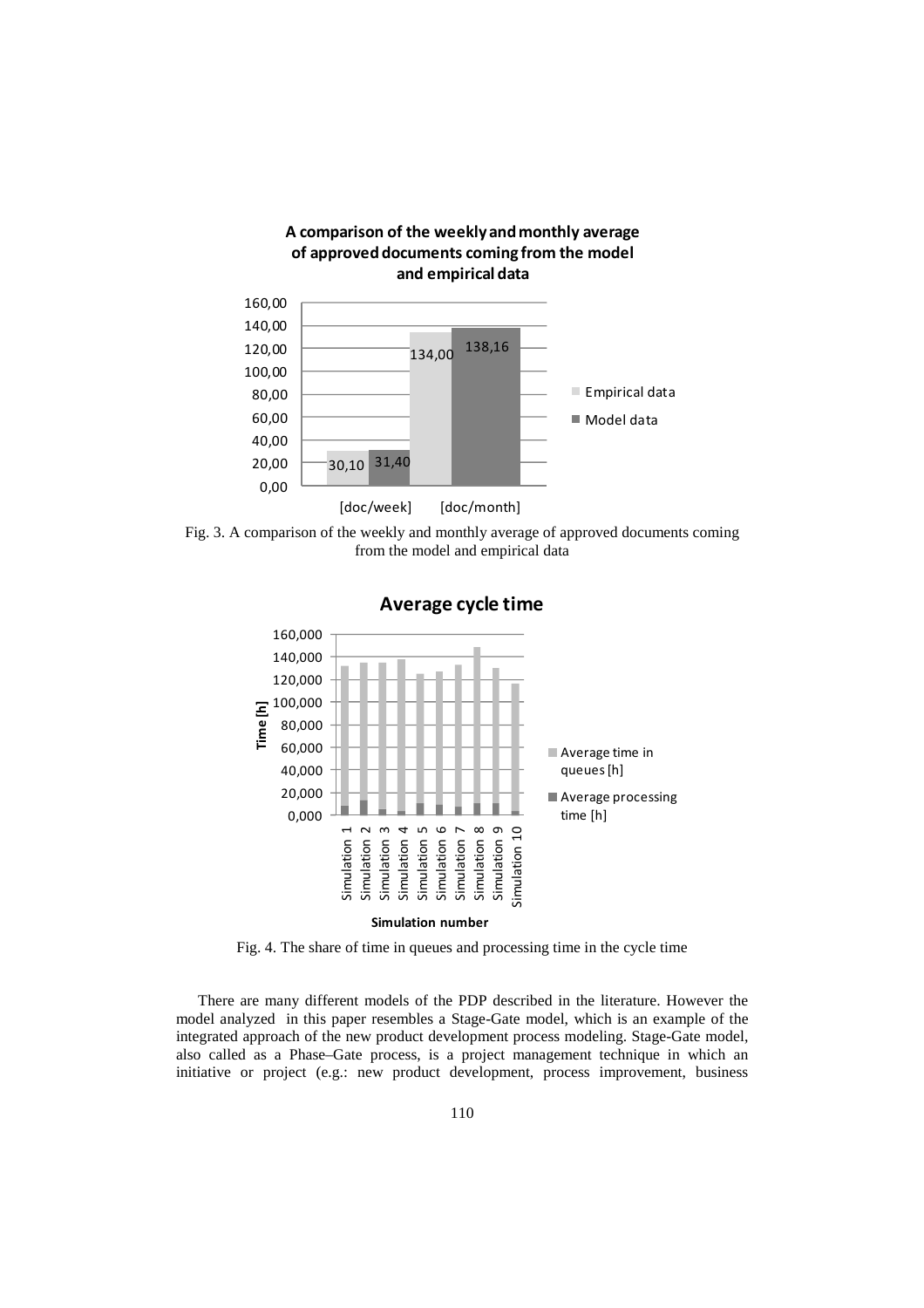change) is divided into stages (or phases) separated by gates. Stage-Gate is a widely used product innovation process for managing portfolios of new product development projects. The process enables companies to minimize uncertainty by helping them identify  $-$  at various stages or gates – the "wrong" projects before too many resources are invested. A Stage-Gates process involves a conceptual and operational map for moving new product development projects from idea to launch and beyond. It consists of a series of stages wherein a project team undertakes the work, obtains the necessary information, and performs data integration and analysis. Each stage is followed by a gate at which the continuation of the process is decided (a *go/kill* decision is made) by an appropriate member of the process.

## **4. Scenarios of the PDP models**

A process of analyzing possible future events by considering alternative possible outcomes is called a scenario analysis. It is a method that presents consciously several alternative future developments. Consequently, a scope of possible future outcomes is observable.

In order to elaborate how does the model behave in different circumstances, a set of scenarios were prepared. Parameters of each scenario contains Table 1. For each scenario 10 simulations were performed. The criterion for comparison between different scenarios is weekly average of approved documents. The first scenario shows what would happened if all constructors in product development department spent their working time only on developing analyzed documentation. In this case weekly average of approved documents equals 38.86. It appears that increasing number of constructors twice in comparison to original model, results in only 23.77% increase of weekly average of approved documents. The second scenario shows what might happened if arrival rate was doubled. In this case weekly average of approved documents rose to 52. However, this resulted in very large queues and the simulation was stopped three times because the number of waiting documents exceeded 1000. This simulation allowed to identify the bottleneck in the process. It is the first level of approving (A and B workplaces). Next scenario points out that absence of half of all working checkers and approvers totally paralyzes process flow (weekly average of approved documents  $= 3$ ). The fourth and fifth scenario were designed to verify what would be the maximum system performance, if there were 29 constructors and 4 checkers/approvers on each level. In the fourth scenario weekly average of approved documents is equal 75.24 and in the fifth 87.86.

| Scenario<br>number | Number of<br>constructors | Arrival rate | Number of<br>checkers/approvers | Number of<br>simulations |
|--------------------|---------------------------|--------------|---------------------------------|--------------------------|
|                    | 26                        |              |                                 |                          |
|                    | 26                        |              |                                 | 10                       |
|                    | 29                        |              |                                 | 10                       |
|                    | 29                        |              |                                 | 10                       |
|                    | 29                        |              |                                 | 10                       |
|                    |                           |              |                                 |                          |

Tab. 1. Model parameters for six different scenarios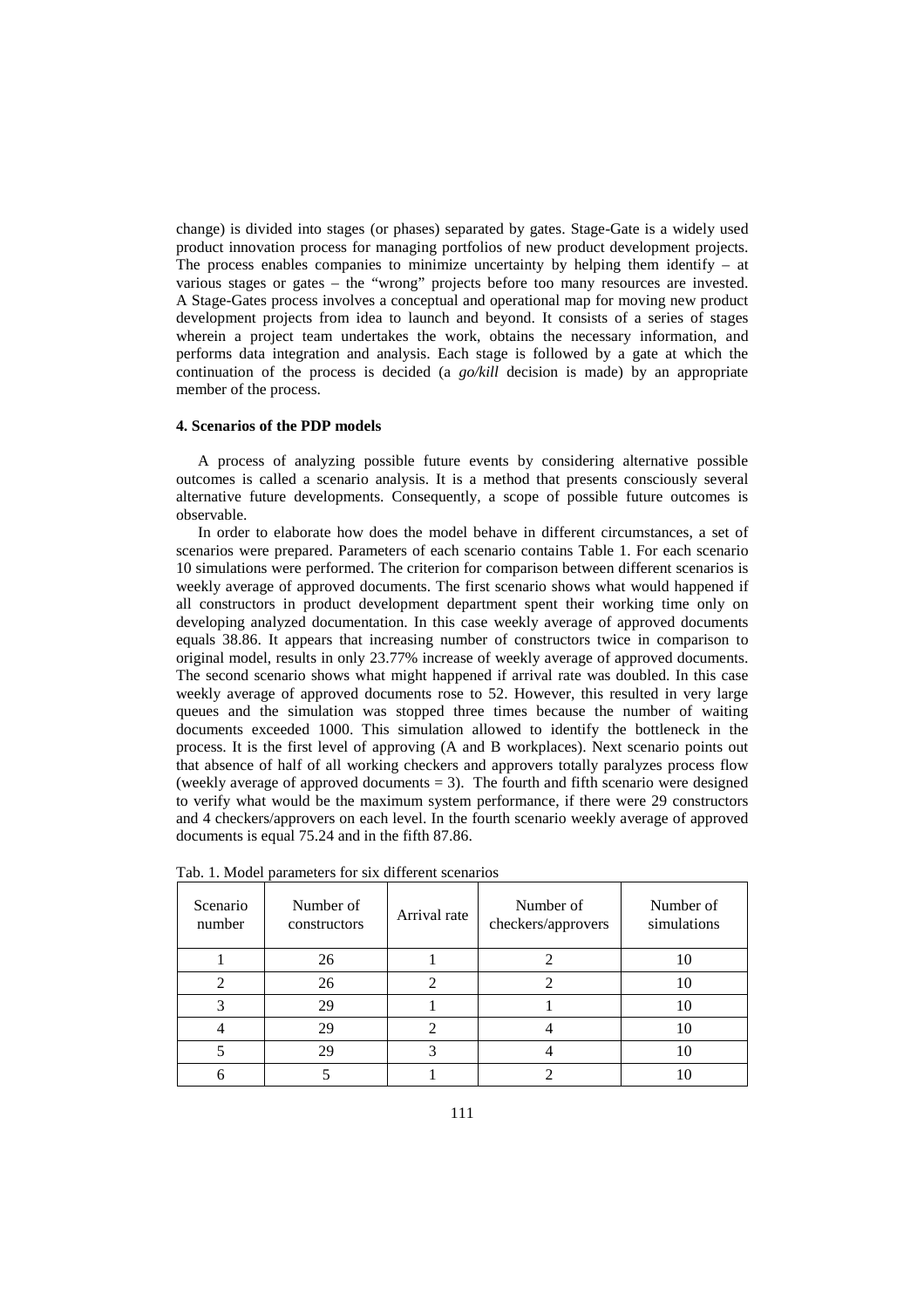These results indicate that process efficiency increased by over 58% compared to the original model when it comes to the fourth scenario and by 64% when it comes to the fifth. The last, sixth scenario, shows a situation when the number of constructors falls twice in relation to the original model, while the other parameters remain unchanged. In this case weekly average of approved documents decreases to 20, that is by over 36% in relation to the original model.

## **5. A new model of the PDP**

The results given by the analysis of empirical data, the FMEA and the original model, indicated that the process of the documentation flow needs some improvements. This is why changes in the model were proposed in order to find solutions that would help to optimize a real process. The most important areas that need to be improved include: to long time that documents spend in queues waiting to be checked and approved, inadequate planning of work by constructors, repeated documents' freezing and unfreezing by constructors, periodic accumulation of documents requiring approval, lack of detailed and clear instructions describing proceedings of proper documentation filling. Considering all mentioned problems two basic changes were proposed in the model.

Firstly, the B workplace was eliminated from the process. This decision was dictated by two reasons. First of all, in the actual process, in the product development department, the number of documents that are sent to be checked at the B workplace gradually decreases due to the fact that the total elimination of this phase of verification is planned. The second reason stems from the fact that there are the same two people responsible for checking at A and B workplace. This is why it seems illogical that the same people had two different functions simultaneously. So each checker instead of verifying a part of a document as a worker A and part as a worker B, should check the whole document at the same time as a one worker, call it A. The existing division into two workplaces appears to be in this case artificial, illogical and unnecessary. The second change in the simulation model comes directly from the FMEA. The suggestion that constructors will freeze documents always exactly a week before planned approval date, was implemented in the model.



Fig. 5. A comparison of the weekly and monthly average of approved documents coming from the old model and the new model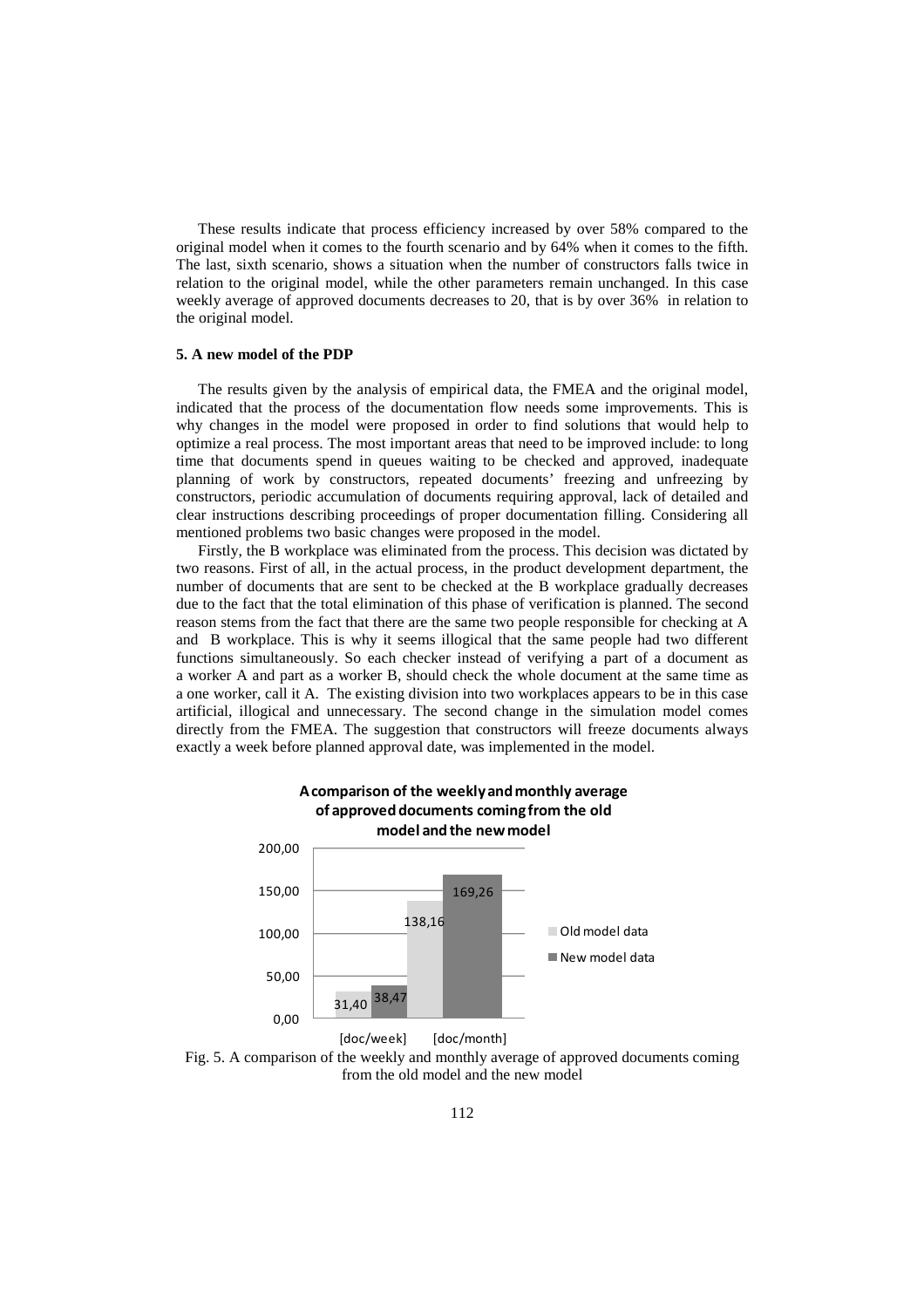Compared to the original model, results from the new model indicate 18% increase in efficiency. In the original model, the average number of approved documents per week was 31.40. In the new model it equals 38.47 (Fig. 5).



Fig. 6. The share of time in queues and processing time in the cycle time – new model results

 Again the share of processing time and time in queues in the cycle time was calculated (Fig. 6). Results of 10 simulations show that an average document spends now only 27.45% (2,787 h) of the cycle time in queues, while processing time takes 72.55% (7.366 h). The results from the new model prove that the proposed changes will significantly increase the efficiency of the process and largely eliminate time that a document would spend on waiting in queues.

### **6. Summary**

The purpose of this research was to develop a simulation model of a part of the product development process. The paper discusses the way in which simulation modeling can become a helpful tool in improving documentation flow process by finding bottlenecks and developing scenarios. The scenarios enable forecasting selected figures that depend on certain, predetermined conditions.

On the basis of the analysis of the empirical data coming from the real process, a model of the PDP was built. Subsequently the model was verified. Comparison of the modeled process with the real PD process showed that the data coming from the model differ only by 4% from the actual data. Given results allowed to state that the model properly reproduces the real documentation flow process. Having developed the model of the product development process, a set of scenarios was analyzed to verify how does the model behave in different circumstances. The elaborated number of scenarios allowed to predict